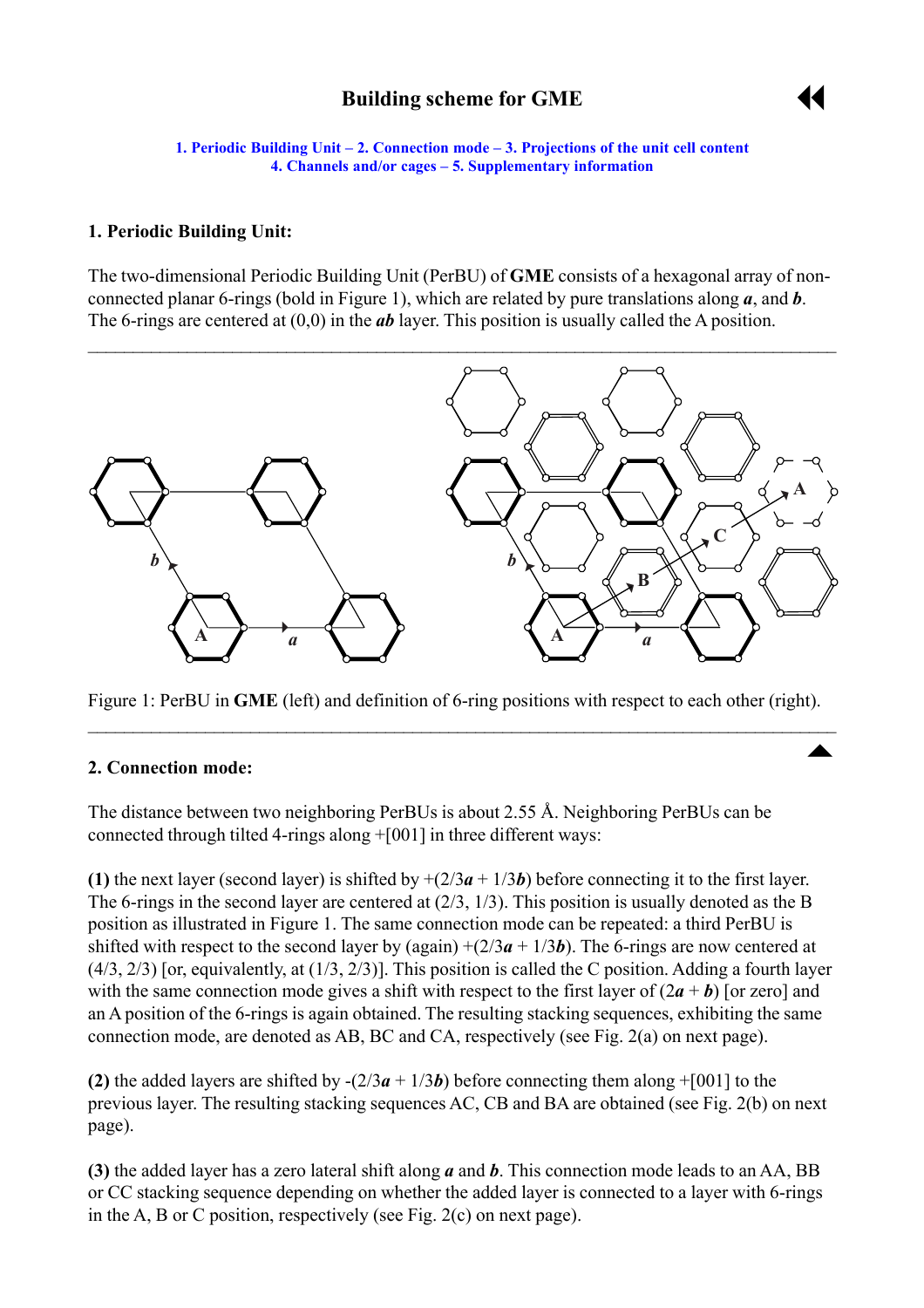



**(a)**

 $\mathcal{L}_\mathcal{L} = \{ \mathcal{L}_\mathcal{L} = \{ \mathcal{L}_\mathcal{L} = \{ \mathcal{L}_\mathcal{L} = \{ \mathcal{L}_\mathcal{L} = \{ \mathcal{L}_\mathcal{L} = \{ \mathcal{L}_\mathcal{L} = \{ \mathcal{L}_\mathcal{L} = \{ \mathcal{L}_\mathcal{L} = \{ \mathcal{L}_\mathcal{L} = \{ \mathcal{L}_\mathcal{L} = \{ \mathcal{L}_\mathcal{L} = \{ \mathcal{L}_\mathcal{L} = \{ \mathcal{L}_\mathcal{L} = \{ \mathcal{L}_\mathcal{$ 



**(b)**



Figure 2. (a): Connection mode **(1)** viewed down [001] (left), nearly along [010] (top right), and along [010] (right bottom); (b): Connection mode **(2)** viewed as in (a); (c): Idem for connection mode (3). In **GME** all three connection modes between the PerBUs are observed.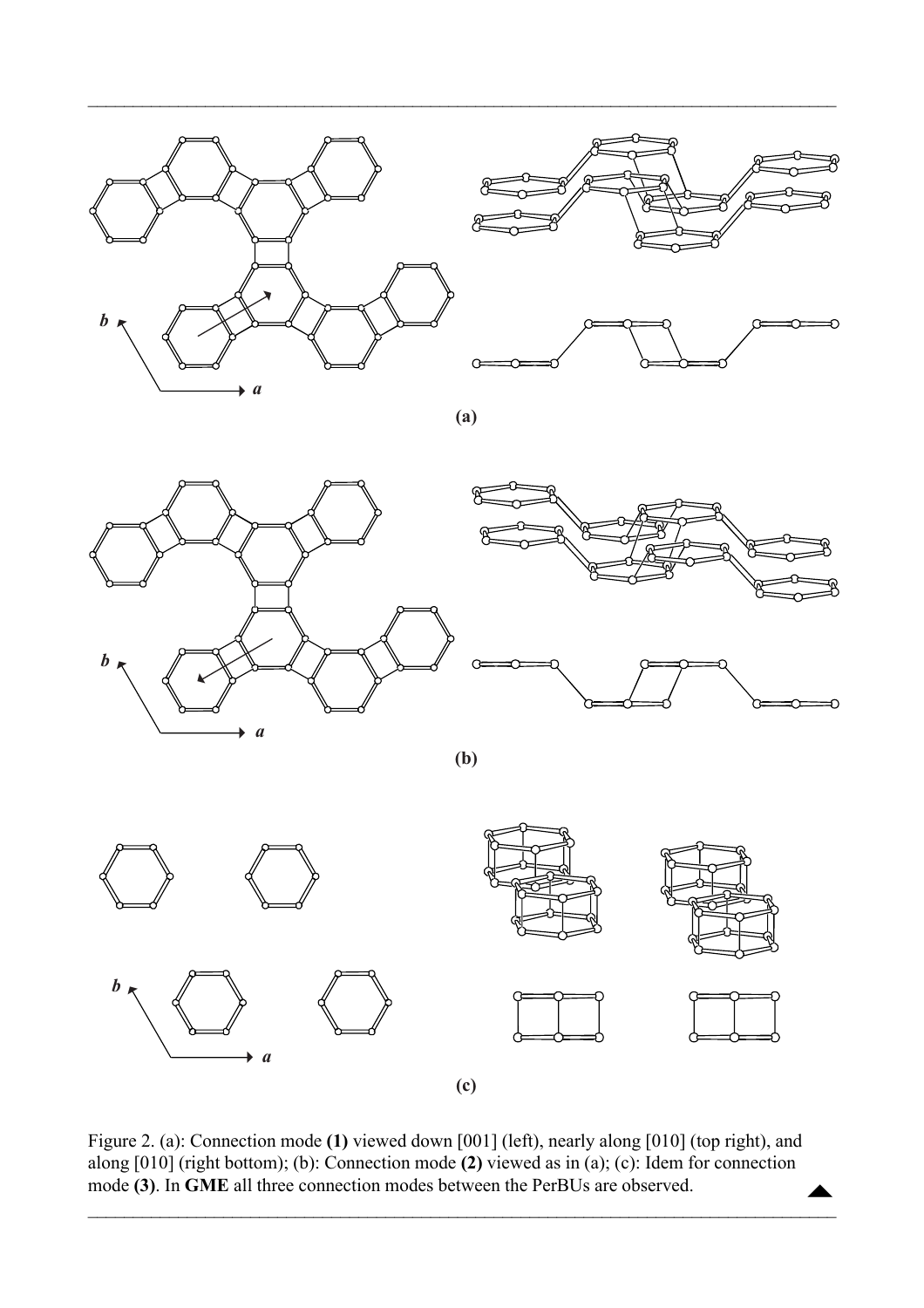## <span id="page-2-0"></span>**3. Projections of the unit cell content:**



Figure 3. Perspective drawing (left) and projection of the unit cell content (right) along *b*. The stacking sequence is given. In the perspective drawing each PerBU is represented by one 6-ring. [**GME** can also be built using double 6-rings, or 4-rings or 4-2 units; see **[Alternative description](#page-3-0)**].

 $\blacktriangle$  and the contract of the contract of the contract of the contract of the contract of the contract of the contract of the contract of the contract of the contract of the contract of the contract of the contract of the

 $\triangle$ 

## **4. Channels and/or cages:**

The *gmel* cavity and the 12-ring channel in **GME** are depicted in Figure 4. The repeat unit of the 12 ring channel consists of three 8-rings. *gmel*-Cavities are connected through common double **[crankshaft chains](#page-3-0)** (consisting of 2-fold 1,2-connected **[double 4-rings](#page-4-0)** and double 6-rings. Onedimensional 12-ring channels and *gmel* cavities have 8-rings in common. Fusion of *gmel* cavities and 12-ring channel is illustrated in Figure 5 on next page.

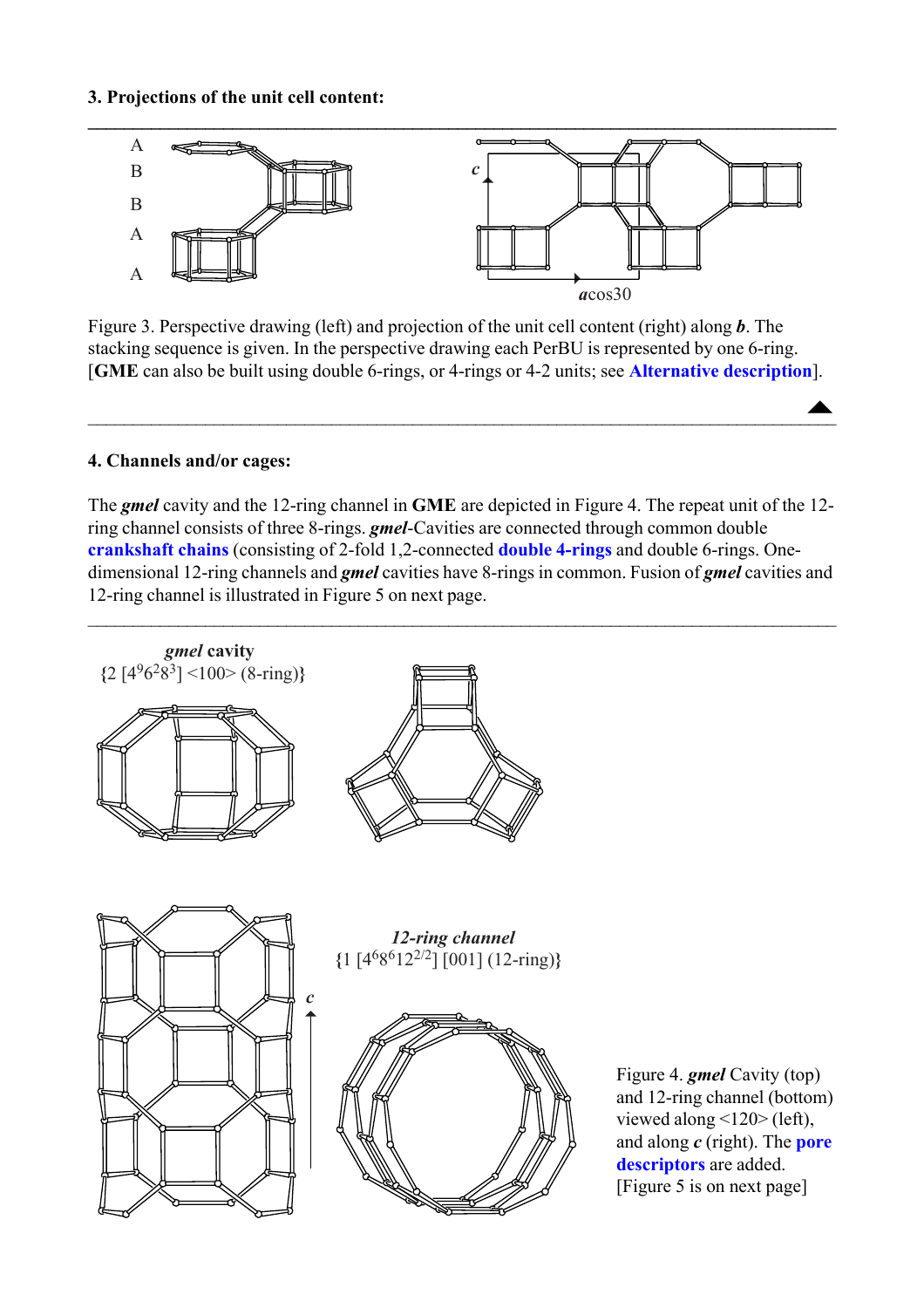<span id="page-3-0"></span>

Figure 5. Fusion of *gmel* cavities and 12-ring channel (top left); two-dimensional channels viewed along <110> (top right); and one-dimensional channel viewed along *c* (bottom right). The two-dimensional channels intersect with the one-dimensional channels.



## **5. Supplementary information:**

#### *Other framework types containing a hexagonal array of non-connected 6-rings*

A large number of framework types can be constructed using the hexagonal PerBU described in Section 1. They all belong to the ABC-6 family. In these framework types the unit cell dimension along the hexagonal axis is  $\approx$  (n<sup>\*</sup>)2.55 Å where n is equal to the number of PerBUs that are connected along the hexagonal axis.

In the **[INTRO](http://www.iza-structure.org/databases/ModelBuilding/Introduction.pdf)**-pages links are given to detailed descriptions of framework types belonging to the ABC-6 family (choose: **ABC-6 family**).

#### *Alternative description of* **GME** *using (modified) double 6-rings (D6Rs)*

Several framework types, like **GME**, can be built using (modified) D6Rs. In the **[INTRO](http://www.iza-structure.org/databases/ModelBuilding/Introduction.pdf)**-pages links are given to descriptions of other framework types containing (modified) D6Rs (choose: **Double 6-rings**). There is also a link provided to a summary of the Periodic Building Units used in the building schemes of these framework types (choose: **Appendix; Figure 7**).

#### *Alternative description of* **GME** *using crankshaft chains*

In several framework types at least one of the unit cell dimensions is between 8.4 and 9.9 Å. In many cases this indicates the presence of crankshaft chains. **GME** can be built using crankshaft chains that are parallel to *c* (see Figure 5). The unit cell dimension along the crankshaft chain axis is  $\approx$  9.9 Å. In the **[INTRO](http://www.iza-structure.org/databases/ModelBuilding/Introduction.pdf)**-pages links are given to descriptions of other framework types that contain crankshaft chains (choose: **Crankshaft chains**). There is also a link to a summary of the Periodic Building Units used in the building schemes of these framework types (choose: **Appendix**; **Figure 3**).